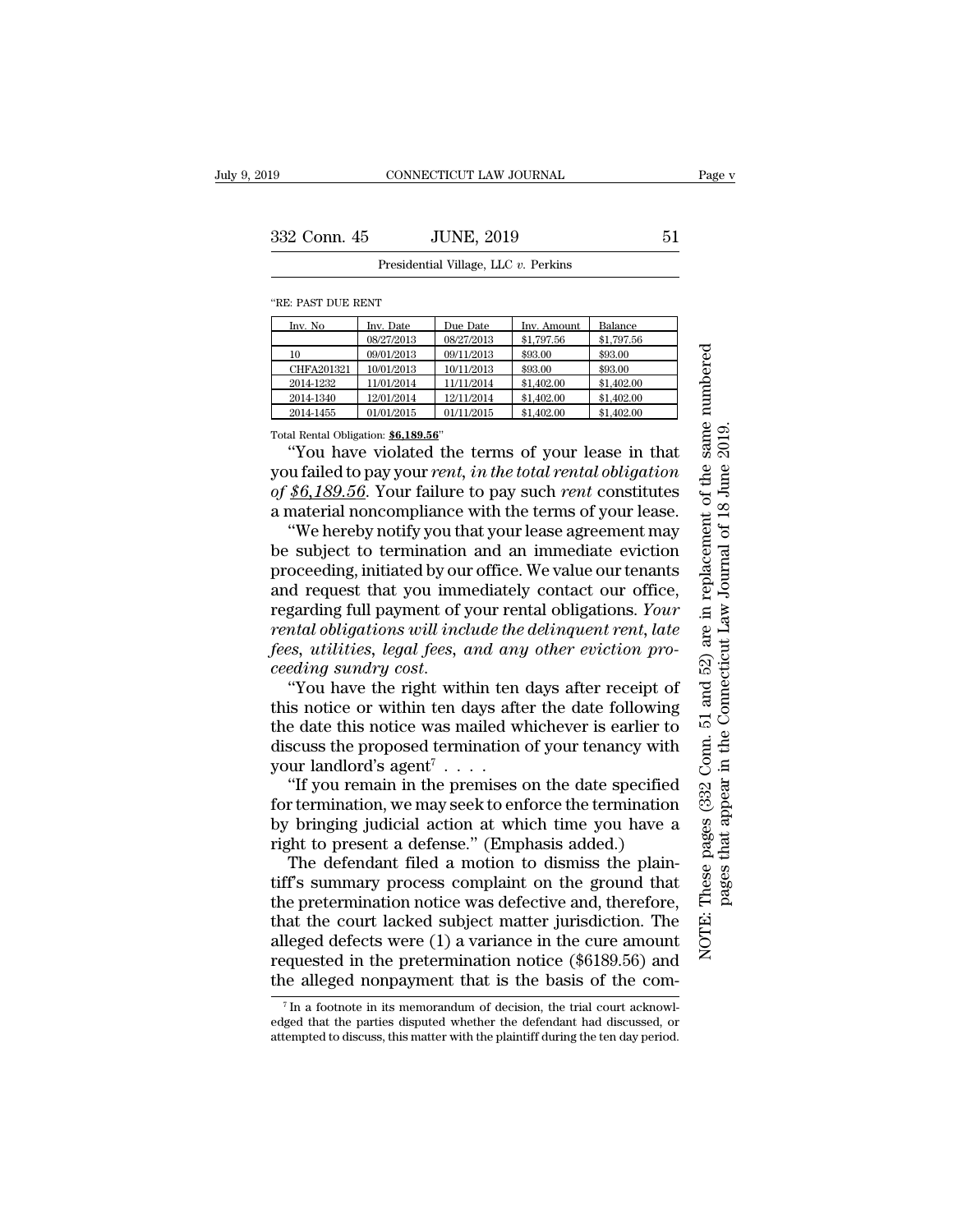| 52 | <b>JUNE, 2019</b>                    | 332 Conn. 45 |  |
|----|--------------------------------------|--------------|--|
|    | Presidential Village, LLC v. Perkins |              |  |

plaint (\$1402), which contravenes federal laws regulating the pretermination notice, as articulated in the HUD Handbook and state case law, and  $(2)$  the notice's allegations of violations of leases that are no longer in effect, which violate Connecticut summary process law.

In its opposition to the motion, the plaintiff argued that the pretermination notice was not defective. It asserted that there was nothing defective about a pretermination notice that lists the total financial obligations owed by the defendant to the plaintiff. The plaintiff further contended that a federal pretermination notice fully complies with the law if it includes the specific information supporting the landlord's right to termination; a notice does not become defective simply because it contains more information than strictly necessary.

The trial court granted the defendant's motion to dismiss. The court determined that the notice was defective because it contained legally impermissible and factually inaccurate grounds for termination. The trial court explained that one purpose of the pretermination notice is to provide the tenant with the opportunity to cure. The present notice did not provide this opportunity because it was misleading in at least two ways. First, the notice informed the defendant that she had to pay \$6189.56 in order to prevent eviction when, under state summary process law, payment of a far lesser amount, \$2804 (rent for December, 2014, and January, 2015), would have prevented the only eviction that could have been initiated based on that particular notice.8 See General Statutes § 47a-23 (d). Second, the

The court explained that it had declined to hold an evidentiary hearing to resolve this dispute because its resolution of the case on other grounds rendered it unnecessary. The Appellate Court did not address this footnote when it stated that the defendant ''did not discuss the possible termination of her tenancy with the plaintiff's agent during the ten day period . . . .'' *Presidential Village, LLC* v. *Perkins*, supra, 176 Conn. App. 496.

As of March 1, 2011, the defendant's one year lease converted to a monthto-month lease. In a month-to-month tenancy, ''[t]he tenancy for each month is separate and distinct from that of every other month. *Welk* v. *Bidwell*, 136 Conn. 603, 607, 73 A.2d 295 [(1950)]. There is a new contract of leasing for each successive month; *DiCostanzo* v. *Tripodi*, 137 Conn. 513, 515, 78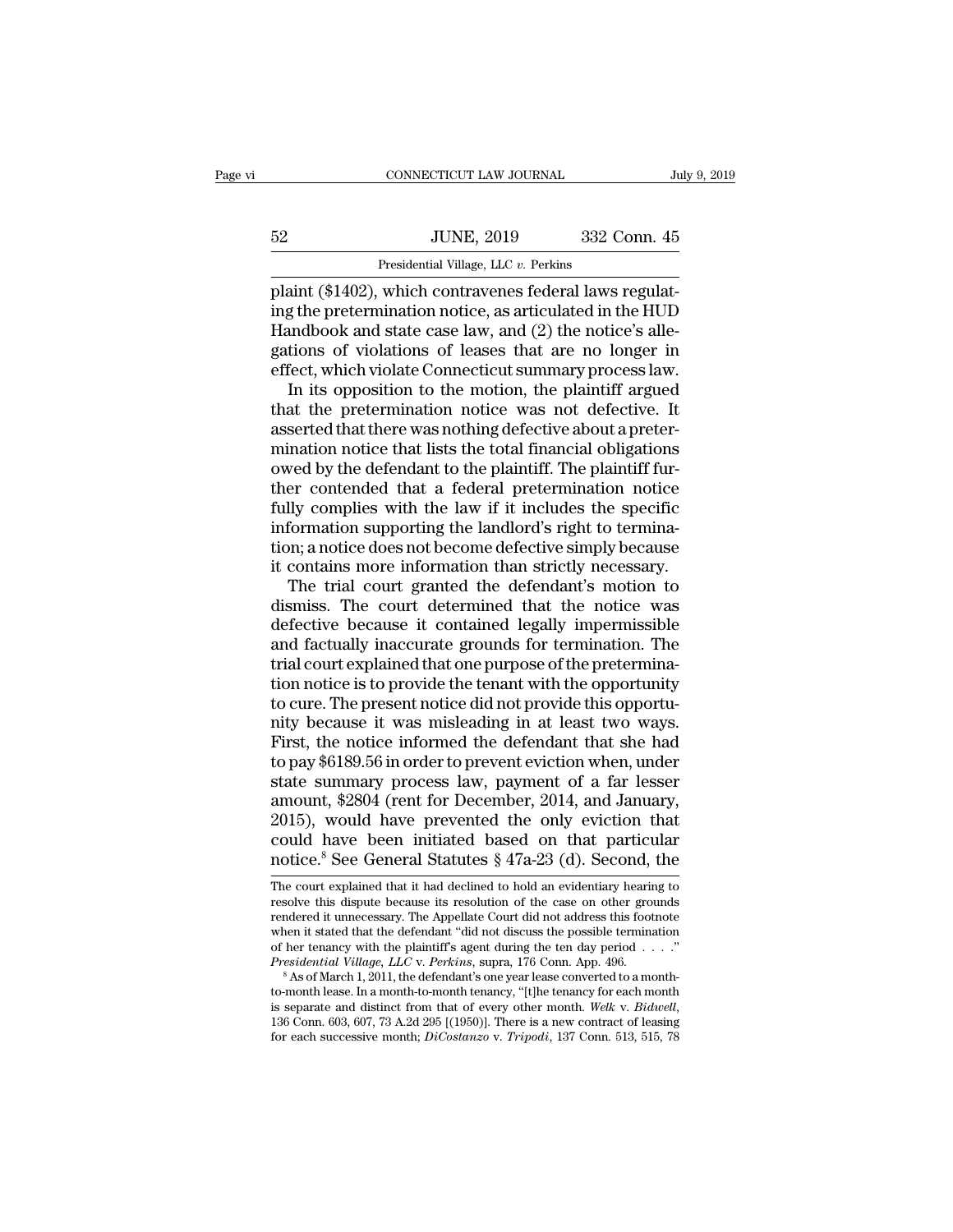## Presidential Village, LLC *v.* Perkins

notice included charges as ''rental obligations'' that did not qualify as ''rent.'' The trial court noted that the plaintiff had conceded that the \$6189.56 in ''rental obligations'' included approximately \$1300 in attorney's fees for which the defendant was not even liable, $9$  and that it could not account for another portion of one of the charges listed. The trial court concluded that the defective notice deprived it of subject matter jurisdiction and rendered a judgment of dismissal.

The plaintiff appealed to the Appellate Court. The Appellate Court reversed the judgment, holding that the pretermination notice was not jurisdictionally defective. *Presidential Village* v. *Perkins*, supra, 176 Conn. App. 494. The Appellate Court determined that the trial court improperly incorporated state summary process law in determining that the notice was defective. Id., 499–500. The Appellate Court held that the notice must be assessed solely in relation to the requirements of federal law; id., 500; under which a pretermination notice for nonpayment of rent required only ''the dollar amount of the balance due on the rent account and the date of such computation . . . .'' (Internal quotation marks omitted.) Id., 502, quoting 24 C.F.R. § 247.4 [e] (2017). The Appellate Court determined that the

A.2d 890 [(1951)]; and the right of tenancy ends with that month for which the rent has been paid.'' *Kligerman* v. *Robinson*, 140 Conn. 219, 221, 99 A.2d 186 (1953). Each month is a separate contract. Id. Our summary process law modifies the common law by permitting a landlord to terminate a monthto-month tenancy based on nonpayment of rent not only for the month in which the notice to quit is served but also for the immediately preceding month. See General Statutes § 47a-23 (d). In the present case, because the plaintiff served the notice to quit in January, 2015, it had the right to claim nonpayment of rent for December, 2014, but not for prior months.

<sup>9</sup> According to the trial court's decision, the plaintiff conceded during oral argument before that court that the attorney's fees were from a prior, unsuccessful action that should not have been charged to the defendant. At oral argument before this court, the plaintiff's counsel suggested that perhaps the defendant was liable for the attorney's fees. As this statement is in direct conflict with the trial court's decision, the proper time and means to have raised this matter would have been through the filing of a motion for rectification in the trial court. See Practice Book § 66-5. In the absence of any such rectification, we presume that the plaintiff did make, and is bound by, such a concession.

NOTE: These pages (332 Conn. 53 and 54) are in replacement of the same numbered These pages (332 Conn. 53 and 54) are in replacement of the same numbered pages that appear in the Connecticut Law Journal of 18 June 2019. pages that appear in the Connecticut Law Journal of 18 June 2019.NOTE: